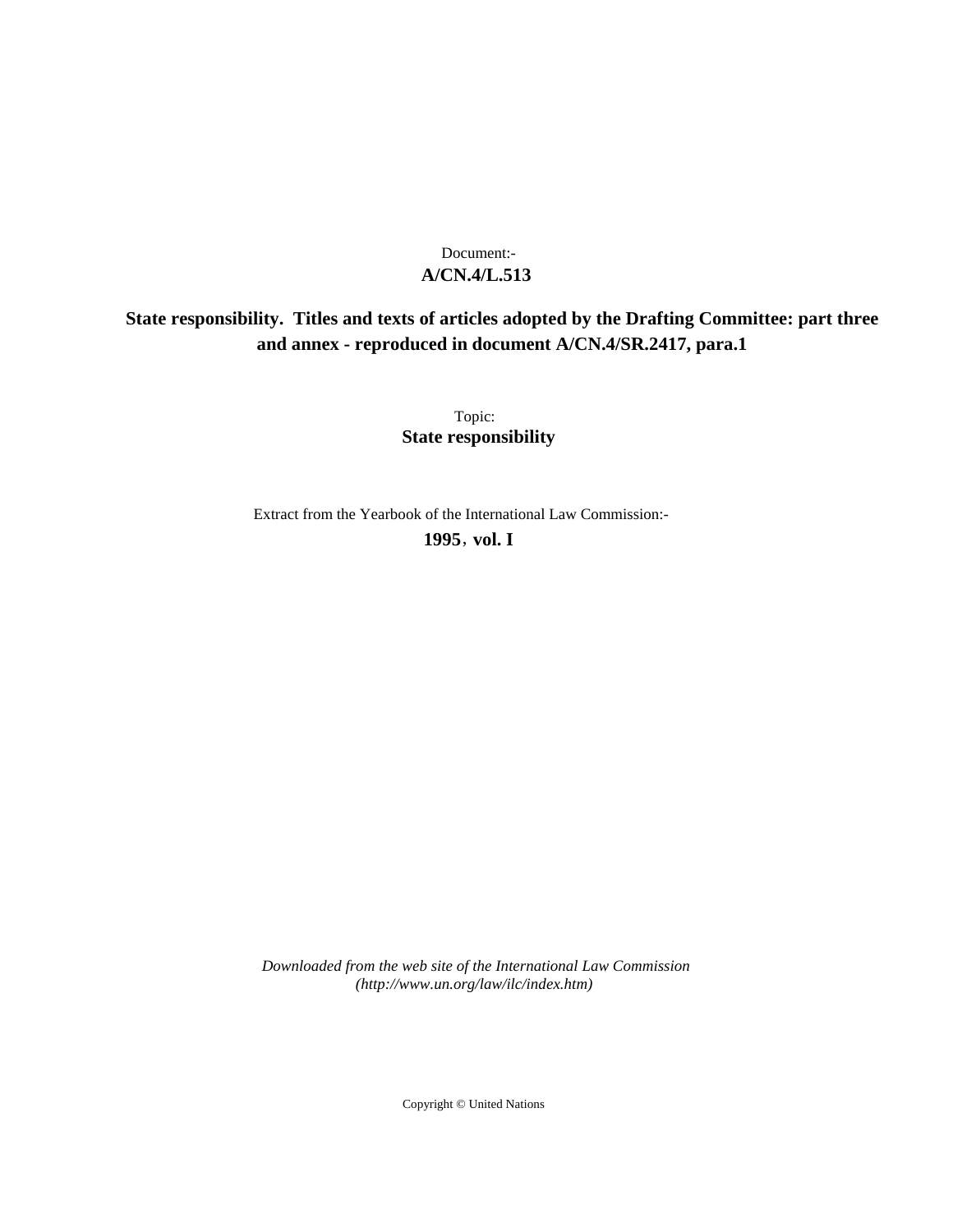during the debate, would be included in the Commission's report for consideration when the report was adopted. The composition of the Drafting Committee for each topic would be decided, as was the practice, at the beginning of the session.

*It was so decided.*

*The meeting rose at 1.10 p.m.*

## **2417th MEETING**

*Friday, 14 July 1995, at 10.15 a.m.*

*Chairman:* Mr. Pemmaraju Sreenivasa RAO

*Present:* Mr. Arangio-Ruiz, Mr. Barboza, Mr. Bennouna, Mr. Bowett, Mr. de Saram, Mr. Eiriksson, Mr. Fomba, Mr. Giiney, Mr. He, Mr. Idris, Mr. Jacovides, Mr. Kabatsi, Mr. Kusuma-Atmadja, Mr. Lukashuk, Mr. Mahiou, Mr. Mikulka, Mr. Pambou-Tchivounda, Mr. Pellet, Mr. Razafindralambo, Mr. Rosenstock, Mr. Thiam, Mr. Tomuschat, Mr. Vargas Carreño, Mr. Villagrán Kramer, Mr. Yamada, Mr. Yankov.

**State responsibility** *(continued)\** **(A/CN.4/464/Add.2, sect. D, A/CN.4/469 and Add.l and 2,<sup>1</sup> A/CN.4/ L.512 and Add.l, A/CN.4/L.513, A/CN.4/L.520, A/CN.4/L.521 and Add.l)**

[Agenda item 3]

DRAFT ARTICLES PROPOSED BY THE DRAFTING COMMITTEE

1. The CHAIRMAN invited the Chairman of the Drafting Committee to introduce part three of the draft articles on State responsibility proposed by the Drafting Committee (A/CN.4/L.513), the titles and text of which read:

#### Part three

#### SETTLEMENT OF DISPUTES

*Article 1. Negotiation*

If a dispute regarding the interpretation or application of the present articles arises between two or more States Parties to the present articles, they shall, upon the request of any of them, seek to settle it amicably by negotiation.

*Article 2. Good offices and mediation*

Any other State Party to the present articles, not being a party to the dispute, may, upon its own initiative or at the request of any party to the dispute, tender its good offices or offer to mediate with a view to facilitating an amicable settlement of the dispute.

#### *Article 3. Conciliation*

If, three months after the first request for negotiations, the dispute has not been settled by agreement and no mode of binding third party settlement has been instituted, any party to the dispute may submit it to conciliation in conformity with the procedure set out in the Annex to the present articles.

#### *Article 4. Task of the Conciliation Commission*

1. The task of the Conciliation Commission shall be to elucidate the questions in dispute, to collect with that object all necessary information by means of inquiry or otherwise and to endeavour to bring the parties to the dispute to settlement.

2. To that end, the parties shall provide the Commission with a statement of their position regarding the dispute and of the facts upon which that position is based. In addition, they shall provide the Commission with any further information or evidence as the Commission may request and shall assist the Commission in any independent fact-finding it may wish to undertake, including factfinding within the territory of any party to the dispute, except where exceptional reasons make this impractical. In that event, that party shall give the Commission an explanation of those exceptional reasons.

3. The Commission may, at its discretion, make preliminary proposals to any or all of the parties, without prejudice to its final recommendations.

4. The recommendations to the parties shall be embodied in a report to be presented not later than three months from the formal constitution of the Commission, and the Commission may specify the period within which the parties are to respond to those recommendations.

5. If the response by the parties to the Commission's recommendations does not lead to the settlement of the dispute, the Commission may submit to them a final report containing its own evaluation of the dispute and its recommendations for settlement.

#### *Article 5. Arbitration*

1. Failing the establishment of the Conciliation Commission provided for in article 3 or failing an agreed settlement within six months following the report of the Commission, the parties to the dispute may, by agreement, submit the dispute to an arbitral tribunal to be constituted in conformity with the Annex *to* the present articles.

2. In cases, however, where the dispute arises between States Parties to the present articles, one of which has taken countermeasures against the other, the State against which they are taken is entitled at any time unilaterally to submit the dispute to an arbitral tribunal to be constituted in conformity with the Annex to the present articles.

#### *Article 6. Terms of reference of the Arbitral Tribunal*

1. The Arbitral Tribunal, which shall decide with binding effect any issues of fact or law which may be in dispute between the parties and are relevant under any of the provisions of the present articles, shall operate under the rules laid down or referred to in the Annex to the present articles and shall submit its decision to the parties within six months from the date of completion of the parties' written and oral pleadings and submissions.

2. The Tribunal shall be entitled to resort to any fact-finding it deems necessary for the determination of the facts of the case.

<sup>\*</sup> Resumed from the 2406th meeting.

<sup>1</sup> Reproduced in *Yearbook . . . 1995,* vol. II (Part One).